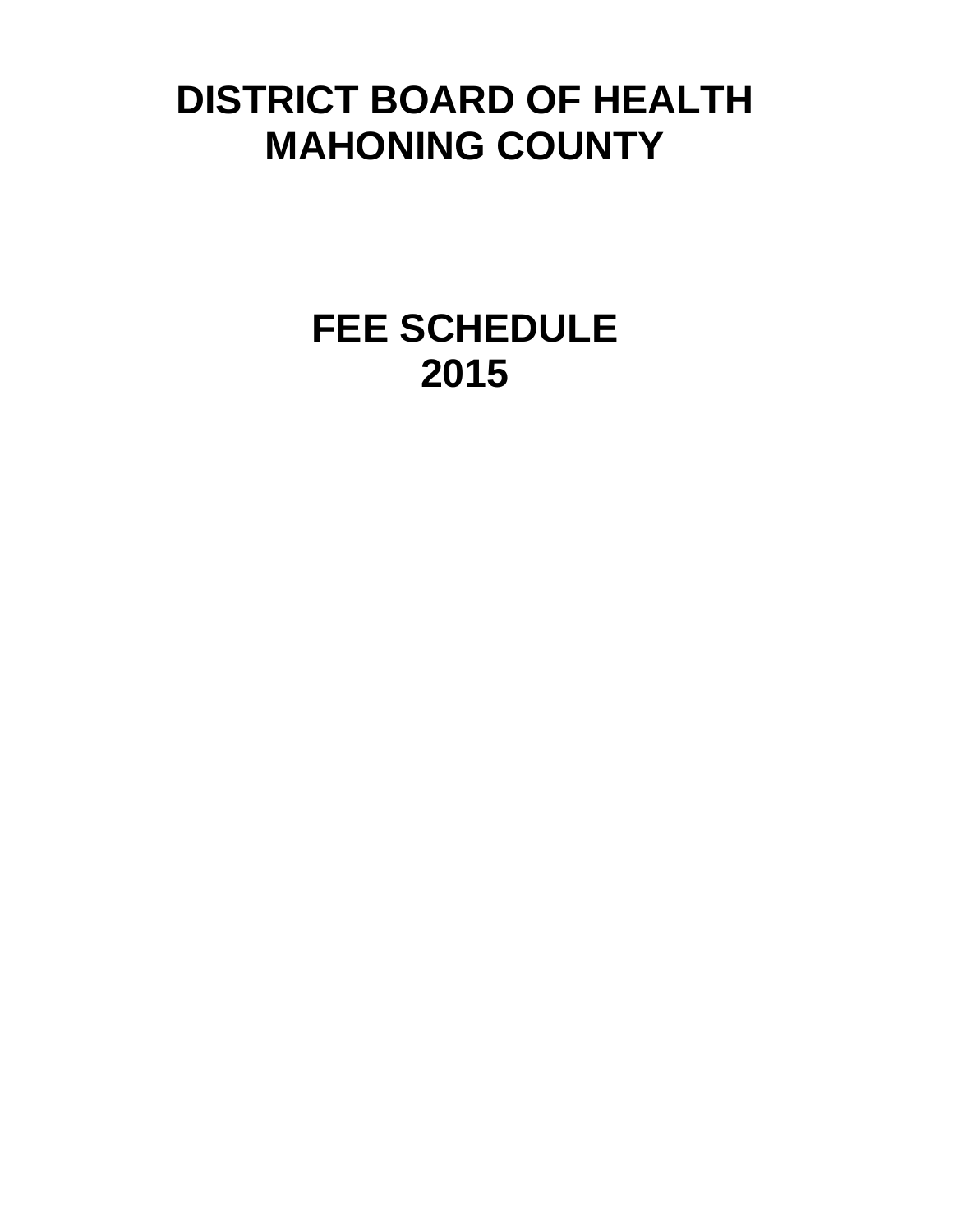### **DISTRICT BOARD OF HEALTH MAHONING COUNTY**

## **DIVISION OF ENVIRONMENTAL HEALTH**

### **FEE SCHEDULE**

**2015**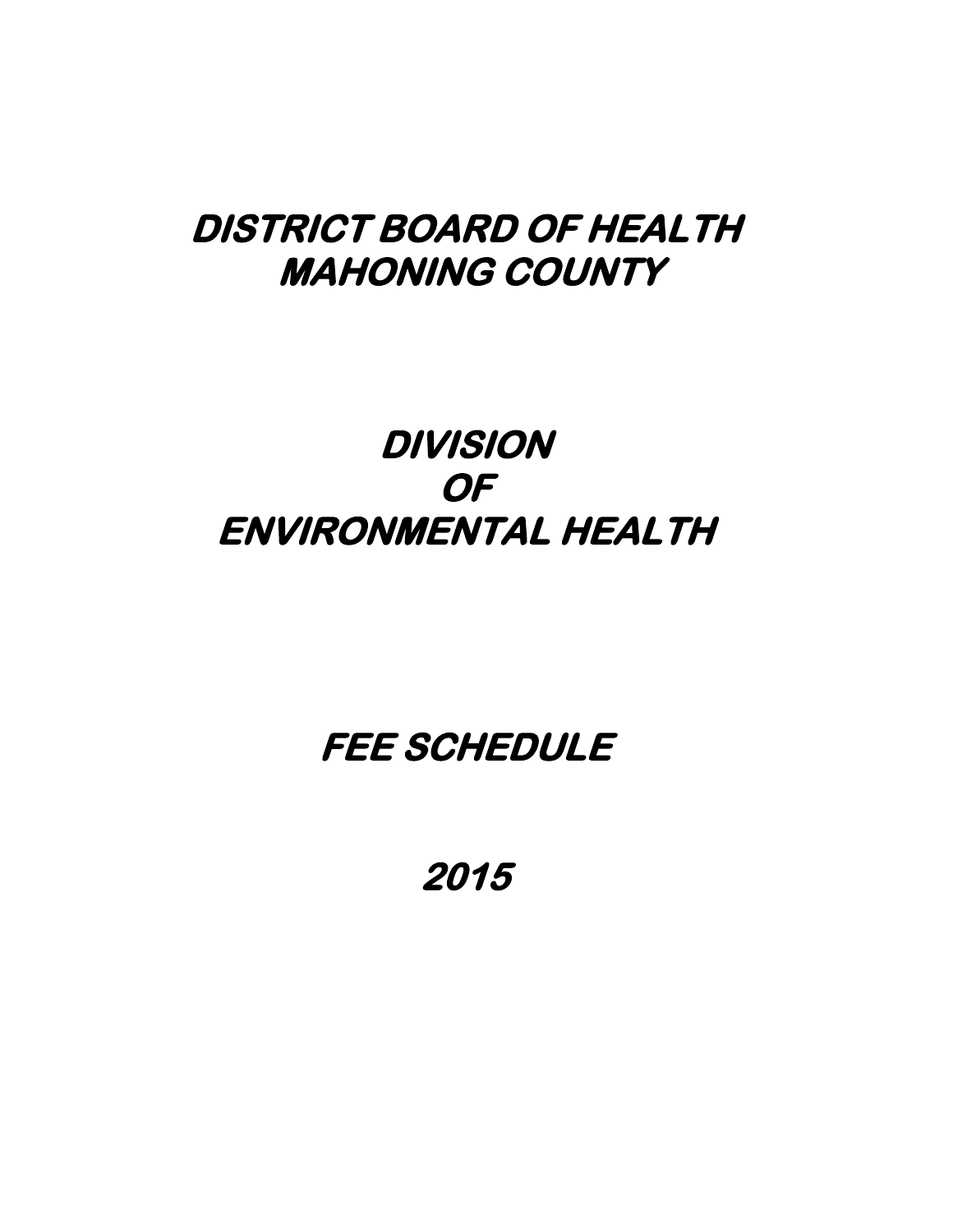|                        | FOOD SERVICE PROGRAM - Adopted 12/22/14 EFFECTIVE 2/1/15                    | ALL FEES INCLUDE STATE REMITTANCE |
|------------------------|-----------------------------------------------------------------------------|-----------------------------------|
|                        | <b>Food Service Operations &amp; Retail Food Establishments</b>             |                                   |
| Level I                | <25,000 sq. ft.                                                             | 207.56                            |
|                        | Level II < 25,000 sq. ft.                                                   | 227.23                            |
|                        | Level III < 25,000 sq. ft.                                                  | 386.93                            |
|                        | Level IV < 25,000 sq. ft.                                                   | 476.61                            |
| Level I                | >25,000 sq. ft.                                                             | 276.79                            |
|                        | Level II > 25,000 sq. ft.                                                   | 288.59                            |
|                        | Level III > 25,000 sq. ft.                                                  | 890.42                            |
| Level IV               | >25,000 sq. ft.                                                             | 940.76                            |
| <b>Mobile Unit</b>     | <b>Mobile Food Service Operations</b>                                       | 146.19                            |
|                        | <b>Vending Machine Location/Commissary</b><br><b>Location or Commissary</b> | 20.56                             |
|                        | *Late Fee 25% of Health Department fee - from state 10/16/09 effective      |                                   |
|                        | <b>Temporary Food Service Operation</b>                                     |                                   |
|                        | Whole Event (Five (5) days or less)                                         | 120.11                            |
| <b>Plan Review Fee</b> |                                                                             | 30% of DBOH license fee           |
|                        | <b>WATER SAMPLE FEES (effective 5/11/15)</b>                                |                                   |
|                        | <b>Commercial Business Water Supply: Private</b>                            | 80.00                             |
|                        | <b>FSO/RFE</b>                                                              |                                   |
|                        | <b>Manufactured Home Park</b>                                               |                                   |
|                        | Pools/Spas                                                                  |                                   |
|                        | $-1$ $-1$                                                                   |                                   |

Manufacture Pools/Spas Recreational Park/Camp Commercial Business Water Supply: Public FSO/RFE Manufactured Home Park Pools/Spas Recreational Park/Camp

| initial   | 80.00     |
|-----------|-----------|
|           | 80.00     |
| initial   | 80.00     |
| re-sample | 80.00     |
|           | 15.00     |
|           | 25.00     |
|           | re-sample |

#### **RECREATIONAL PARK/CAMP PROGRAM (Effective 4/1/13) ALL FEES INCLUDE STATE REMITTANCE** Less than 50 sites 235.00 50 sites or more 275.00 Each additional lot (over 50) 2.50 Temporary Camp License 219.00 POC'S (Permission to operate a day camp) 142.00 Water Sample Fee See above

#### **BATHING BEACH PROGRAM**

Bathing Beach Permit 75.00

80.00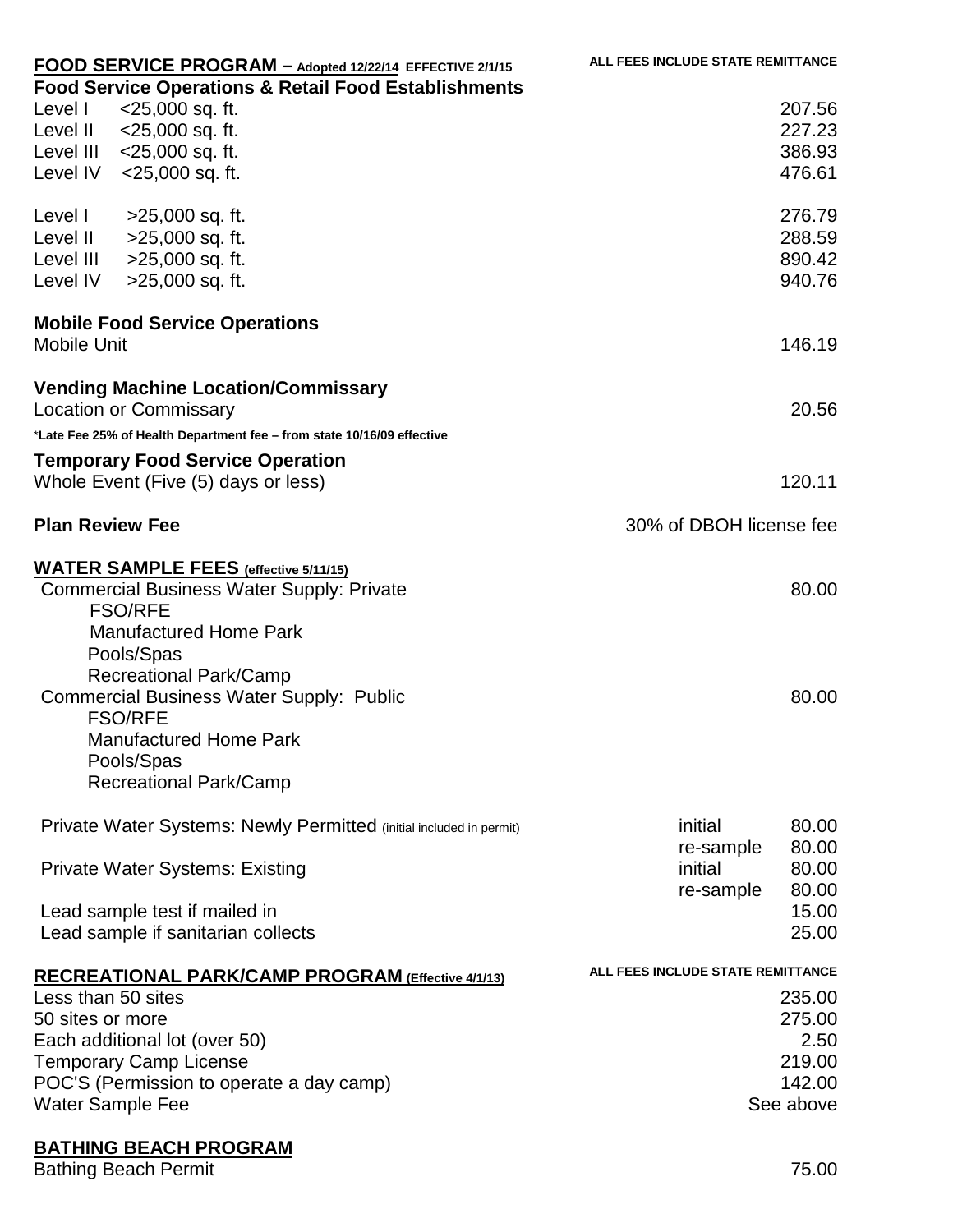| <b>PUBLIC SWIMMING POOLS, SPA, SPECIAL USE POOL</b>                                                                                                                                                                                                                                                                                                                                             | ALL FEES INCLUDE STATE REMITTANCE                                                                     |
|-------------------------------------------------------------------------------------------------------------------------------------------------------------------------------------------------------------------------------------------------------------------------------------------------------------------------------------------------------------------------------------------------|-------------------------------------------------------------------------------------------------------|
| PROGRAM (Effective 4/1/13)<br><b>Individual Public Swimming Pool</b><br><b>Individual Spa</b><br><b>Individual Special Use Pool</b><br>Additional Pools, Spas, Special Use Pools<br>Government/School Operated Pools, Spas, Special Use Pools<br><b>Water Sample Fee</b>                                                                                                                        | 395.00<br>395.00<br>395.00<br>215.00 each<br>395.00<br>See above                                      |
| <b>PRIVATE WATER SYSTEM PROGRAM (effective 5/11/15)</b><br>New Installations: Private Water System for Single Family<br>New Installations: Non-single Family Dwelling<br><b>Alteration: Single Family Dwelling</b><br>Alteration: Non-single Family Dwelling<br>Sealing: Single Family Dwelling<br>Sealing: Non-Single Family Dwelling<br><b>Registered Private Water Contractor Inspection</b> | 400.00<br>425.00<br>200.00<br>225.00<br>55.00<br>55.00<br>150.00                                      |
| <b>WATER HAULER REGISTRATION (effective 5/11/15)</b><br><b>Water Hauler Vehicle Inspection</b>                                                                                                                                                                                                                                                                                                  | 1 <sup>st</sup> vehicle<br>50.00<br>Each additional vehicle 10.00                                     |
| <b>LEAD TESTING</b><br><b>Lead Assessment</b><br><b>Lead Clearance Examination</b><br>Category 1                                                                                                                                                                                                                                                                                                | 575.00<br>75.00<br>plus environmental samples                                                         |
| Category 2<br>Category 3<br>Category 4<br>Category 5                                                                                                                                                                                                                                                                                                                                            | 75.00<br>125.00<br>plus environmental samples<br>75.00<br>environmental samples only                  |
| <b>RABIES PROGRAM</b><br>Vaccinations                                                                                                                                                                                                                                                                                                                                                           | 6.00                                                                                                  |
| <b>PLUMBING PROGRAM</b><br><b>Downspout Permits</b><br>Downspout Permit                                                                                                                                                                                                                                                                                                                         | 30.00                                                                                                 |
| <b>Plumbing Permits - Residential</b><br>Closet<br><b>Bath Tub</b><br>Lavatory<br><b>Sink</b><br>Garbage, Disposal or Dishwasher<br><b>Floor Drain</b><br>Urinal<br>Shower<br>Soil Stack<br><b>Building Drain</b><br><b>Drinking Fountain</b><br><b>Inside Downspouts</b><br><b>Laundry Tray</b>                                                                                                | 9.00<br>9.00<br>9.00<br>9.00<br>9.00<br>9.00<br>9.00<br>9.00<br>9.00<br>9.00<br>9.00<br>15.00<br>9.00 |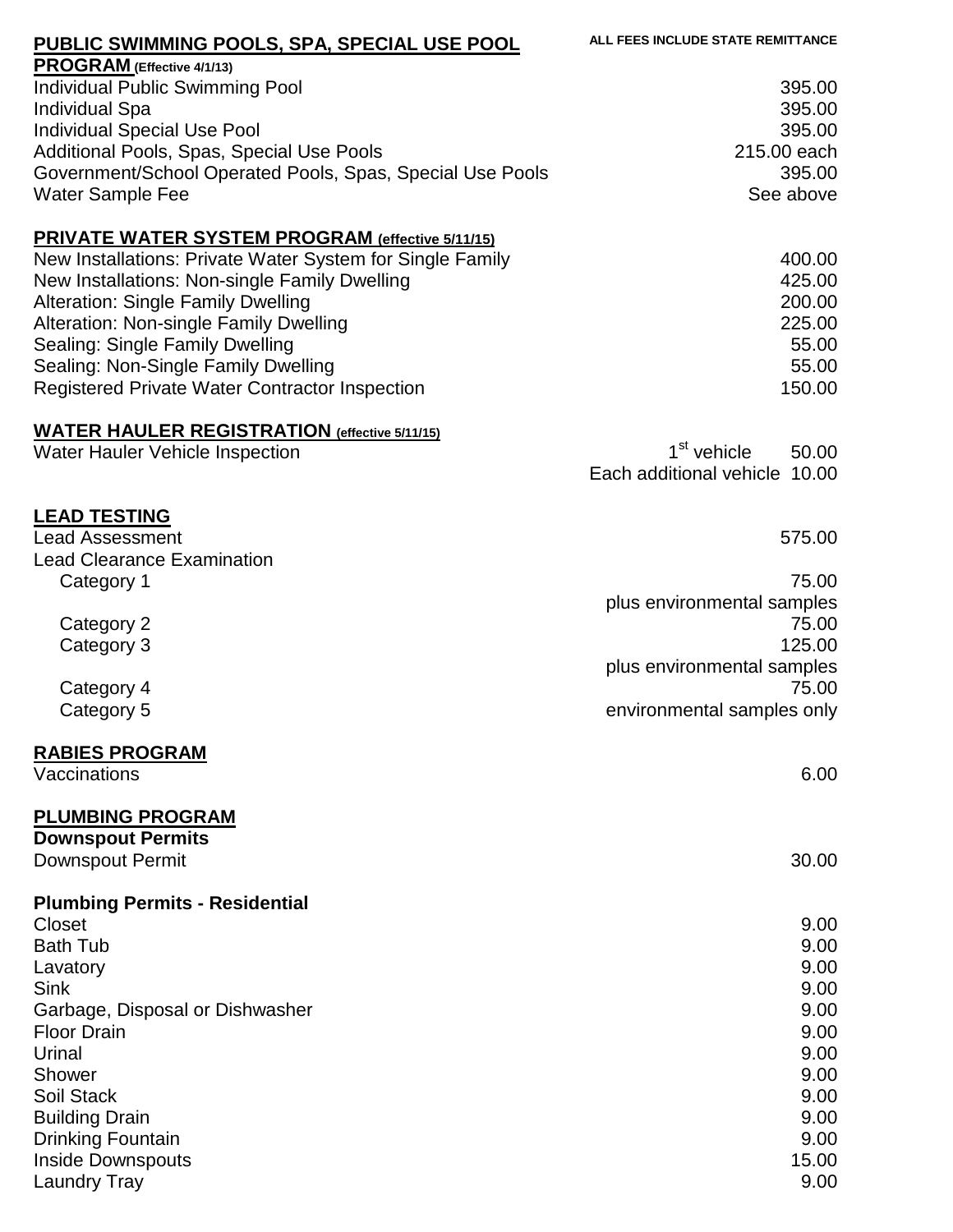| <b>Washer Machine</b><br><b>Water Heater</b><br><b>Modular Inspection</b><br><b>Partial Inspection</b><br>Rough Inspection<br><b>Finish Inspection</b> | 9.00<br>9.00<br>30.00<br>35.00<br>35.00<br>35.00 |
|--------------------------------------------------------------------------------------------------------------------------------------------------------|--------------------------------------------------|
| Re-inspection<br><b>Clearwater Inspection</b><br>Sump Pump<br>Interceptors (Grease, Garage)                                                            | 50.00<br>60.00<br>9.00<br>9.00                   |
| Sewage Lift Pump<br><b>Water Lines</b><br><b>Backflow</b>                                                                                              | 10.00<br>9.00<br>9.00                            |
| <b>Real Estate Inspection</b><br>Misc.<br>Air Admittance Valve                                                                                         | 30.00<br>9.00<br>9.00                            |
| <b>Walk Thru Inspection</b><br>Field Consultation - Residential                                                                                        | 50.00<br>50.00                                   |
| <b>Plumbing Permits - Commercial</b>                                                                                                                   |                                                  |
| Closet                                                                                                                                                 | 12.00                                            |
| <b>Bath Tub</b>                                                                                                                                        | 12.00<br>12.00                                   |
| Lavatory<br><b>Sink</b>                                                                                                                                | 12.00                                            |
| Garbage, Disposal or Dishwasher                                                                                                                        | 12.00                                            |
| <b>Floor Drain</b>                                                                                                                                     | 12.00                                            |
| Urinal                                                                                                                                                 | 12.00                                            |
| Shower                                                                                                                                                 | 12.00                                            |
| Soil Stack                                                                                                                                             | 12.00                                            |
| <b>Building Drain</b>                                                                                                                                  | 12.00                                            |
| <b>Drinking Fountain</b>                                                                                                                               | 12.00                                            |
| <b>Inside Downspouts</b>                                                                                                                               | 15.00                                            |
| Laundry Tray                                                                                                                                           | 12.00                                            |
| <b>Washer Machine</b>                                                                                                                                  | 12.00                                            |
| <b>Water Heater</b>                                                                                                                                    | 12.00                                            |
| <b>Modular Inspection</b>                                                                                                                              | 30.00                                            |
| <b>Partial Inspection</b>                                                                                                                              | 35.00                                            |
| Rough Inspection                                                                                                                                       | 35.00                                            |
| <b>Finish Inspection</b>                                                                                                                               | 35.00                                            |
| Re-inspection                                                                                                                                          | 50.00                                            |
| <b>Clearwater Inspection</b>                                                                                                                           | 60.00                                            |
| Sump Pump                                                                                                                                              | 12.00                                            |
| Interceptors (Grease, Garage)                                                                                                                          | 12.00                                            |
| Sewage Lift Pump                                                                                                                                       | 12.00                                            |
| <b>Water Lines</b>                                                                                                                                     | 12.00                                            |
| <b>Backflow</b>                                                                                                                                        | 12.00                                            |
| <b>Real Estate Inspection</b>                                                                                                                          | 30.00                                            |
| Misc.                                                                                                                                                  | 12.00                                            |
| Air Admittance Valve                                                                                                                                   | 12.00                                            |
| <b>Walk Thru Inspection</b><br>Field Consultation - Commercial                                                                                         | 50.00<br>75.00                                   |
| <b>Plan Review Fee</b>                                                                                                                                 | 30% of Total Permit                              |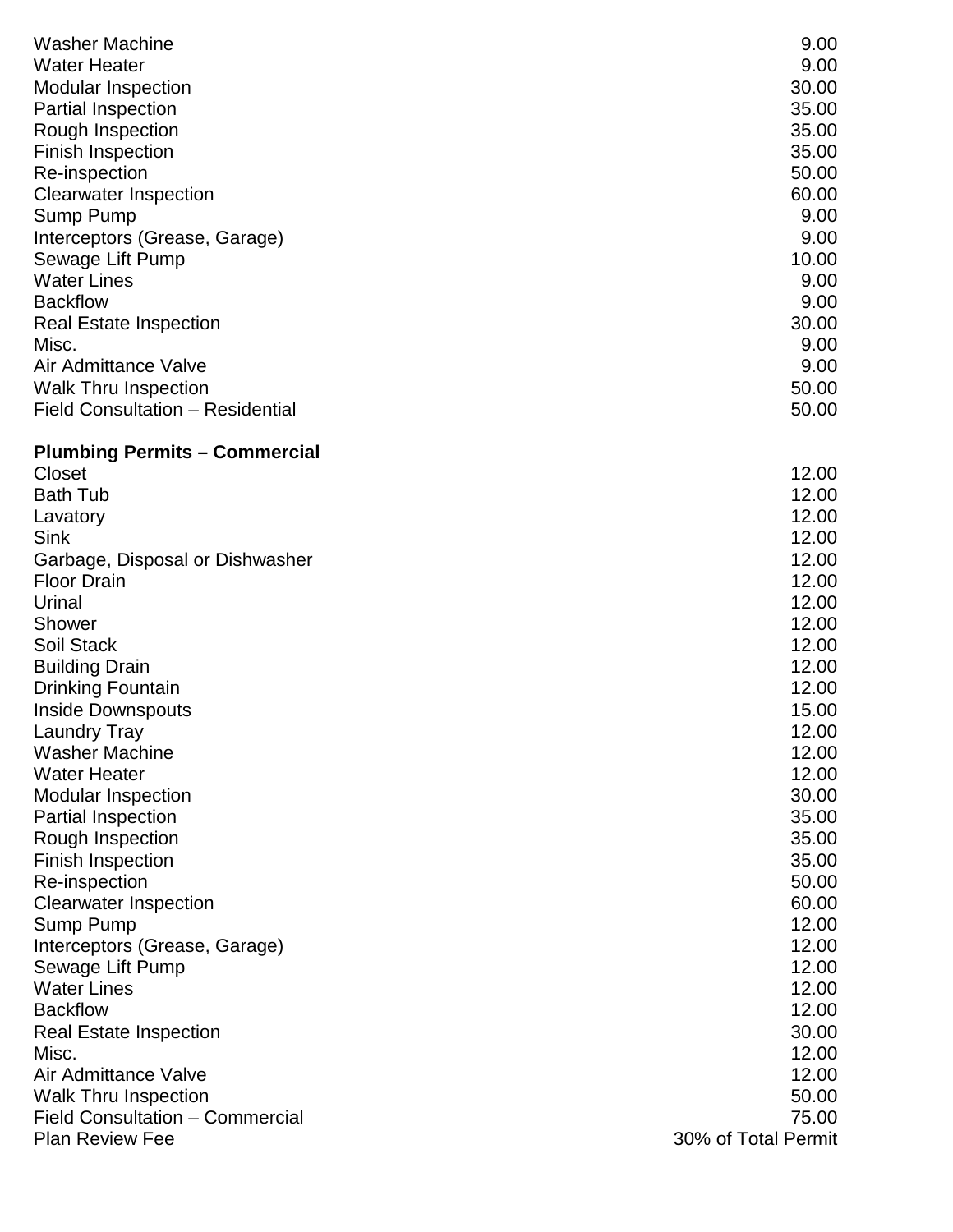| <b>Registrations</b><br><b>Master Plumber Registration</b><br>Journeyman Plumber Registration                                              | 125.00<br>20.00                                                                                                                             |
|--------------------------------------------------------------------------------------------------------------------------------------------|---------------------------------------------------------------------------------------------------------------------------------------------|
|                                                                                                                                            |                                                                                                                                             |
| <b>TATTOO FEES</b><br><b>Tattoo Establishment Permit Fee</b><br><b>Tattoo Establishment Late Fee</b><br>New Artist/Apprentice Registration | 596.00<br>149.00<br>125.00                                                                                                                  |
| <b>Artist/Apprentice Renewal</b><br><b>Tattoo Video Training Seminar</b>                                                                   | 50.00<br>250.00<br>One participant<br>Two participants (each) 125.00<br>Three participants (each) 85.00<br>Four + participants (each) 75.00 |
| <b>PHOTOCOPIER FEES</b>                                                                                                                    | $0.05$ / $\degree$ copy                                                                                                                     |
| <b>MASS GATHERINGS</b><br><b>First Day of Mass Gathering</b><br><b>Each Consecutive Day Thereafter</b>                                     | 90.00<br>50.00                                                                                                                              |
| RESIDENTIAL SEWAGE SYSTEM PROGRAMS                                                                                                         |                                                                                                                                             |
| (Effective 5/11/15)<br><b>Household Sewage Treatment System Site Evaluation</b><br><b>New</b>                                              | 275.00                                                                                                                                      |
| <b>Owner Request</b><br>Addition                                                                                                           | 225.00<br>225.00                                                                                                                            |
| <b>Structure Replacement</b><br><b>Lot Division</b><br>Site Re-Inspection Fee (subject to yearly charge)                                   | 225.00<br>225.00<br>70.00                                                                                                                   |
|                                                                                                                                            |                                                                                                                                             |
| <b>Household Sewage Treatment System Installation</b><br><b>Permits</b>                                                                    |                                                                                                                                             |
| New System/Complete Replacement<br><b>Alteration to Existing System</b>                                                                    | 575.00<br>275.00                                                                                                                            |
| Penalty for Failure to Obtain Installation Permit<br>Reinspection<br><b>Tank Abandonment Fee</b>                                           | 25% of installation permit<br>70.00<br>80.00                                                                                                |
| <b>Variance from Regulations</b><br>Application (non-refundable)                                                                           | 125.00                                                                                                                                      |
| Operation and Maintenance (O & M) Permit (Annual)<br>(\$30 change made 4/22/09)                                                            |                                                                                                                                             |
| Class 1 (post 2007on-lot)                                                                                                                  | 0.00                                                                                                                                        |
| Class 2 (post 2007 on-lot with service contract)<br>Class 3 (post 6/8/97 O & M Systems - Non-NPDES)                                        | 30.00 (paid by service provider)                                                                                                            |
| On-lot with service contract<br>Off-lot<br>$\bullet$                                                                                       | 30.00 (paid by service provider)<br>30.00 (paid by service provider)                                                                        |
| Class 4 (post 2007 off-lot)<br>Class 5 (Septage Truck)<br>Class 6 (Land Application)<br>Holding Tank/Experimental System O & M Fee         | 30.00 (paid by service provider)<br>Included in registration<br>150.00<br>75.00                                                             |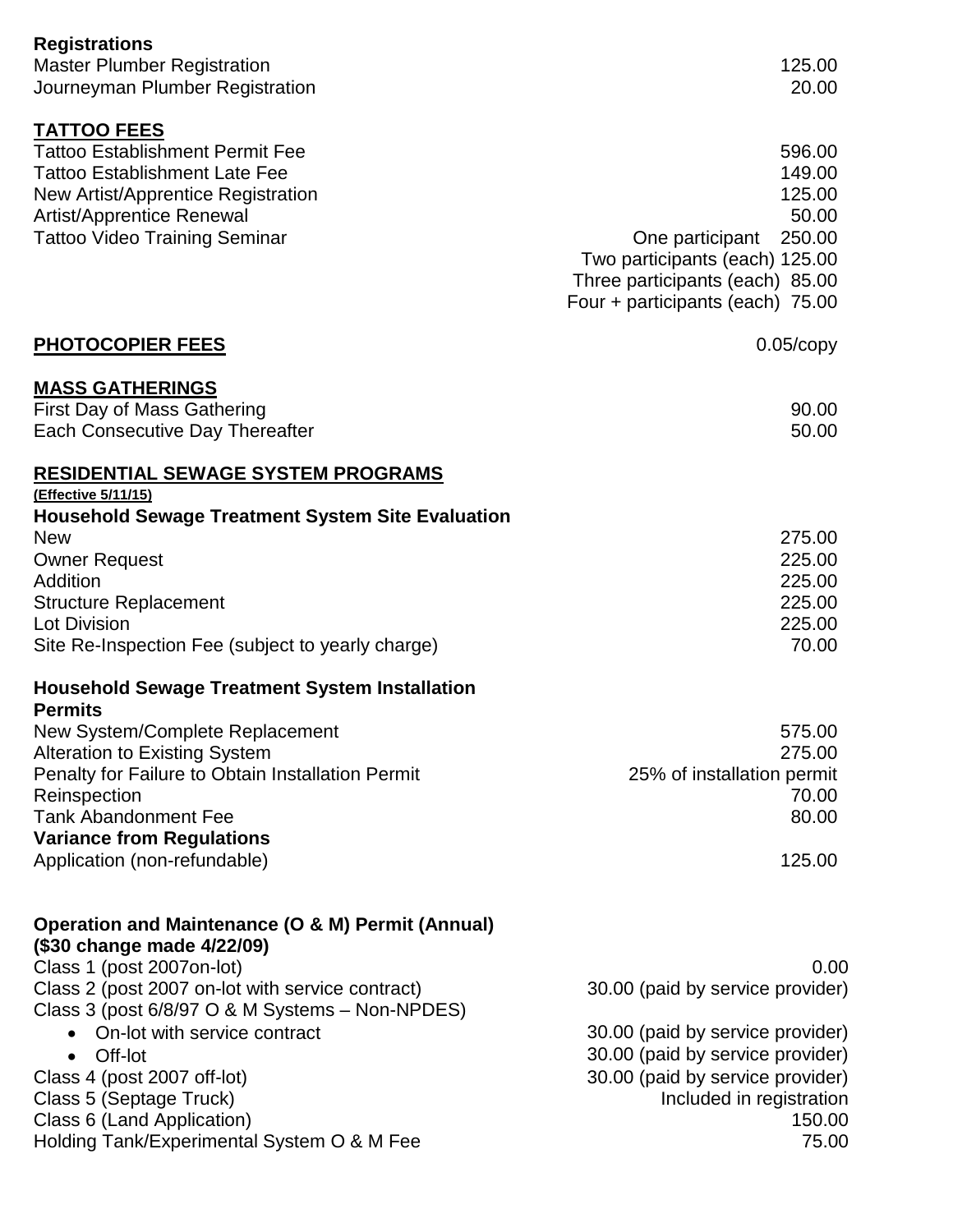| <b>Real Estate Inspections</b>                         |                   |
|--------------------------------------------------------|-------------------|
| Well and Sewage Evaluation for Real Estate             | 325.00            |
| Sewage Evaluation for Real Estate                      | 250.00            |
| <b>Well Evaluation for Real Estate</b>                 | 80.00             |
| <b>Well Evaluation Water Re-sample</b>                 | 80.00             |
|                                                        | 70.00             |
| Re-inspection                                          |                   |
| Administrative Fee - Real Estate Refund                | 25.00             |
| <b>Registrations</b>                                   |                   |
| Sewage System Installer                                | 150.00            |
| Sewage System Cleaner                                  | 150.00            |
| Sewage System Service Provider                         | 150.00            |
| Sewage System Designer                                 | 150.00            |
| <b>Soil Scientist</b>                                  | 150.00            |
| <b>COMMERCIAL SEWAGE SYSTEM PROGRAMS</b>               |                   |
| <b>Commercial Sewage Treatment System Site Review</b>  |                   |
| <b>Site Evaluation</b>                                 | 150.00            |
|                                                        |                   |
| <b>Commercial Sewage Treatment System Installation</b> |                   |
| <b>Permit</b>                                          |                   |
| <b>Installation Permit for Semi-Public System</b>      | 150.00            |
| Alteration/Repair Permit for Semi-Public System        | 150.00            |
| <b>Semi-Public Sewage Treatment System Operating</b>   |                   |
| <b>Permits</b>                                         |                   |
| Non-mechanical 1,500 gpd                               | 75.00             |
| Mechanical less than 1,500 gpd                         | 225.00            |
| Mechanical $1,500 - 4,999$ gpd                         | 325.00            |
| Mechanical $5,000 - 9,999$ gpd                         | 400.00            |
| Mechanical 10,000 - 25,000 gpd                         | 500.00            |
| <b>Holding Tanks</b>                                   | 75.00             |
| <b>Vault Latrines</b>                                  | 75.00             |
| Semi-Public Dormancy Fee                               | 50.00             |
| Late fee                                               | 25% of permit fee |
|                                                        |                   |
| <b>Real Estate Inspections</b>                         |                   |
| <b>Well and Septic Evaluation</b>                      | 250.00            |
| Septic Evaluation only                                 | 215.00            |
| <b>Well Evaluation only</b>                            | 55.00             |
| <b>Well Evaluation Water Re-sample</b>                 | 55.00             |
| Re-Inspection                                          | 50.00             |
|                                                        |                   |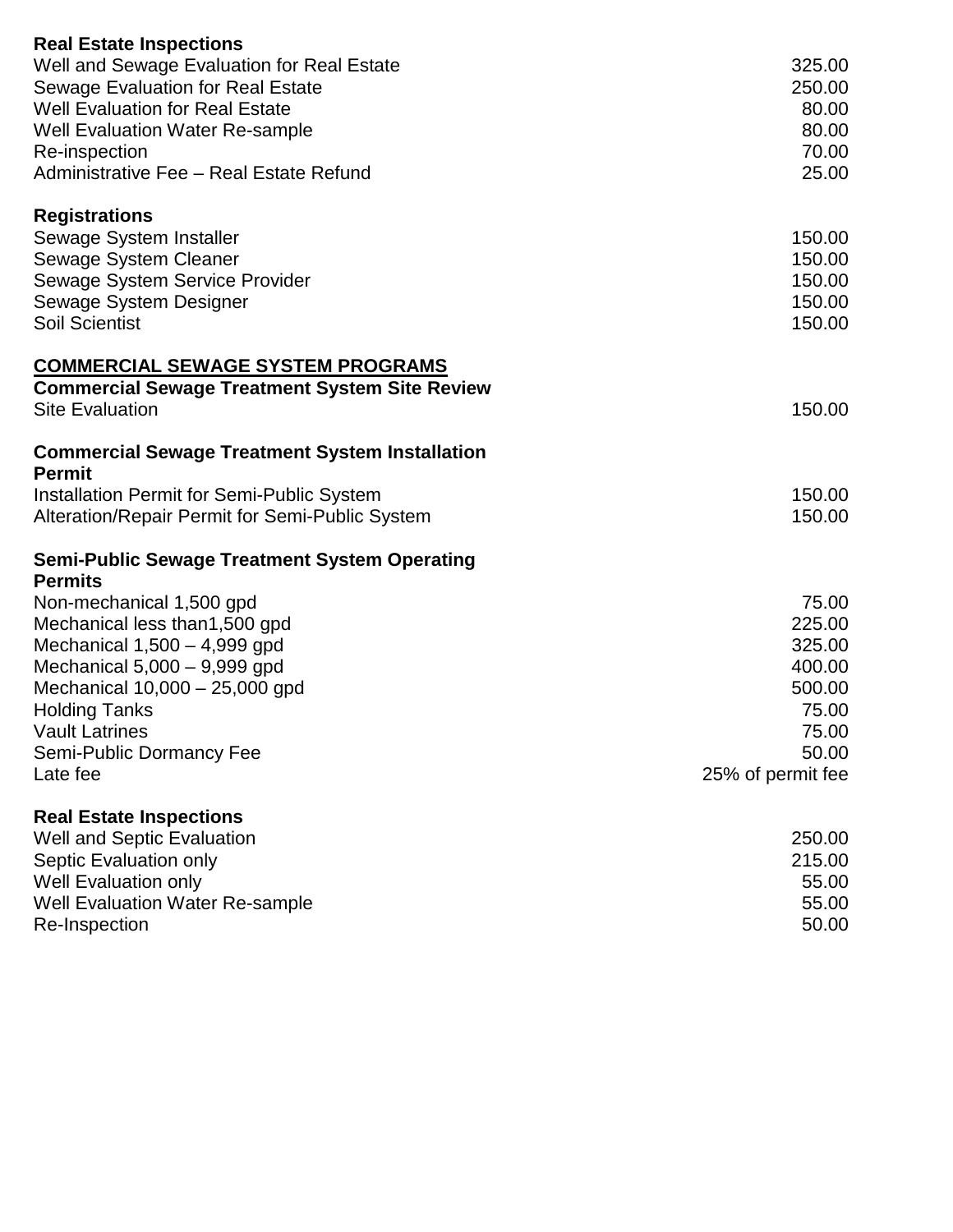## **DISTRICT BOARD OF HEALTH MAHONING COUNTY**

### **Nursing Division**

## **FEE SCHEDULE**

## **2015**

#### **INSURANCES ACCEPTED:**

AETNA Anthem Blue Cross/Blue Shield **Cigna** Medical Mutual Medicare (Part D Supplemental) Medicaid (Buckeye Community, CareSource, Molina, Paramont, Traditional, United Healthcare Community) Meritain Summa Care Tri Care United Healthcare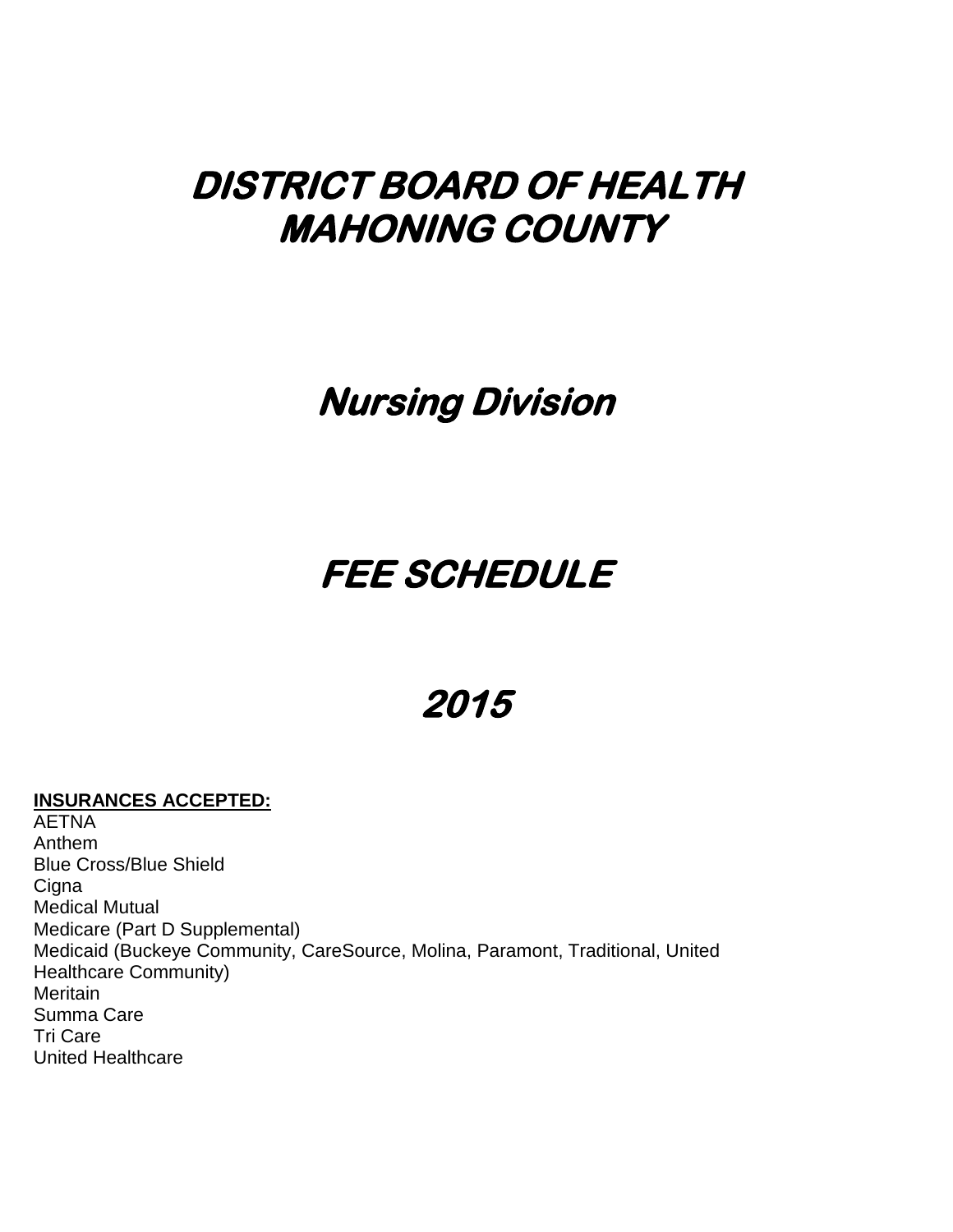#### **Adult Immunization Fees**

| <b>Hepatitis A</b>                                           | 80.00/dose                 |
|--------------------------------------------------------------|----------------------------|
| <b>Hepatitis B</b>                                           | 75.00/dose                 |
| HiB                                                          | 36.00                      |
| HPV (Gardasil) (ages 9-26)                                   | 180.00/dose                |
| HPV (Gardasil 9) (ages 9-26)                                 | 200.00/dose                |
| <b>IPV</b>                                                   | 50.00                      |
| Menactra                                                     | 140.00                     |
| Meningicoccal B (Bexsero)                                    | 195.00/dose<br>140.00/dose |
| Meningicoccal B (Trumenba)<br>Menomune                       | 145.00                     |
| Menveo                                                       | 140.00                     |
| <b>MMR</b>                                                   | 75.00                      |
| <b>Pneumovax Vaccine</b>                                     | 90.00                      |
| Pre-exposure Rabies Vaccine                                  | 340.00/dose                |
| Prevnar <sub>13</sub>                                        | 185.00                     |
| <b>TDaP</b>                                                  | 60.00                      |
| Twinrix (Hepatitis A & B combined)                           | 115.00/dose                |
| Typhim Vi                                                    | 90.00                      |
| Varivax Adult Chickenpox                                     | 125.00                     |
| <b>Yellow Fever</b>                                          | 135.00                     |
| Zostavax                                                     | 215.00                     |
| Counseling/Administration Fee for Merck Program              | 20.00                      |
| Counseling/Administration Fee for Immunizations              | 25.00                      |
| <b>Flu Shots</b>                                             |                            |
| Flu Shots (Ages 6 mo. and up)                                | 40.00                      |
| Flu Shots (High Dose for 65+)                                | 55.00                      |
| FluMist (Ages 2-49)                                          | 45.00                      |
| <b>Pneumonia Shots</b>                                       | 90.00                      |
| <b>Child Immunization Fees for Private Insurance</b>         |                            |
| (birth thru 18 yrs. unless noted)<br><b>DTaP</b>             | Price per dose<br>35.00    |
| Flu                                                          | 30.00                      |
| <b>Hepatitis A</b>                                           | 50.00                      |
| <b>Hepatitis B</b>                                           | 35.00                      |
| HiB                                                          | 36.00                      |
| HPV (Gardasil) (9-26 yr.)                                    | 180.00                     |
| HPV (Gardasil 9) (9-26yr.)                                   |                            |
| <b>IPV</b>                                                   | 50.00                      |
| <b>Kinrix</b>                                                | 60.00                      |
|                                                              |                            |
| Menactra                                                     | 140.00                     |
| Meningicoccal B (Bexsero)                                    | 195.00/dose                |
| Meningicoccal B (Trumenba)                                   | 140.00/dose                |
| <b>MMR</b>                                                   | 75.00                      |
| Pentacel                                                     | 100.00                     |
| Pneumococcal                                                 | 90.00                      |
| Prevnar                                                      | 185.00                     |
| Rotateg                                                      | 100.00                     |
| Tdap                                                         | 60.00                      |
| Td                                                           | 25.00                      |
| Varicella<br>Counseling/Administration Fee for Immunizations | 125.00<br>25.00            |